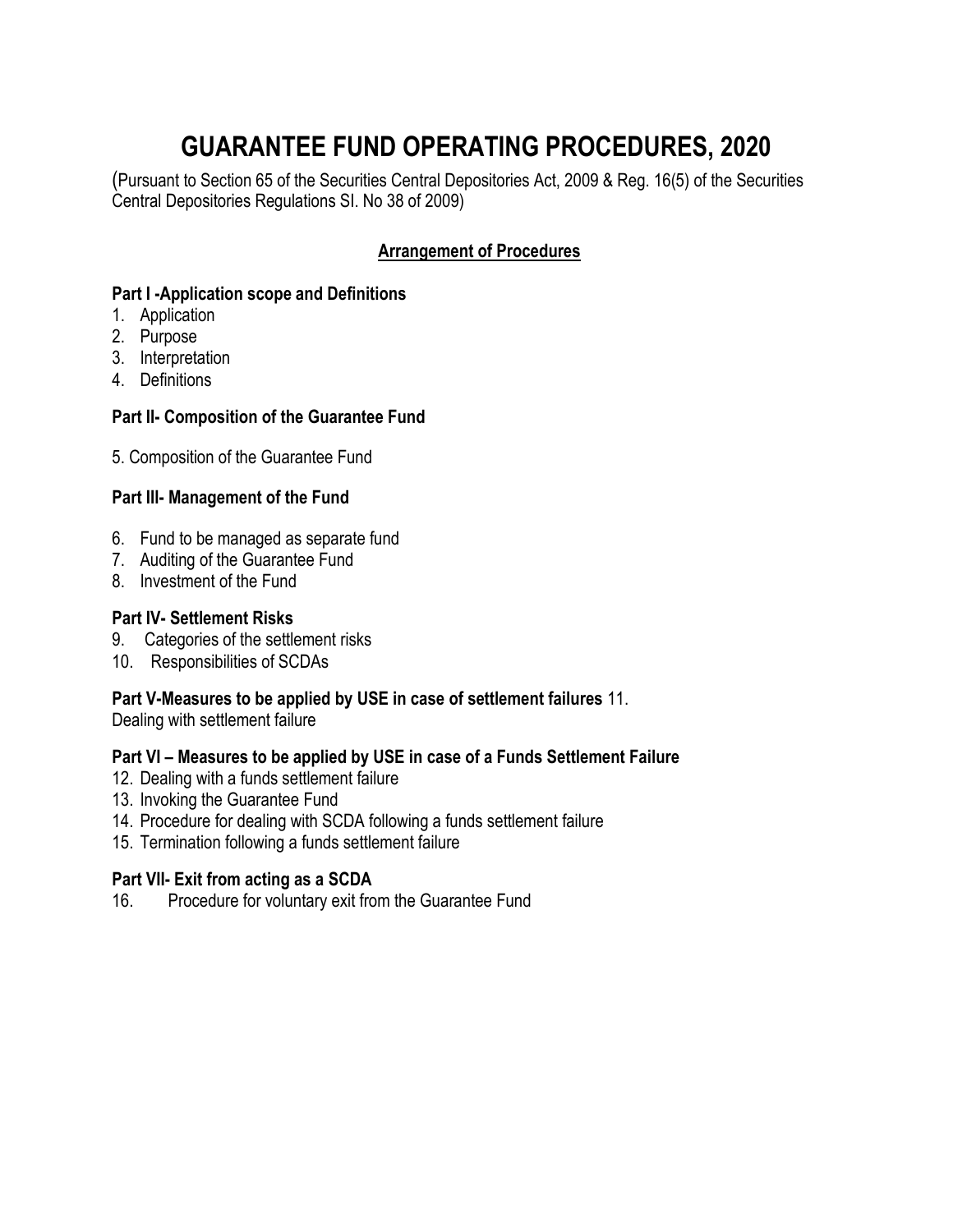# **GUARANTEE FUND OPERATING PROCEDURES**

#### **PART I- APPLICATION SCOPE AND DEFINITIONS**

#### **1. Application**

- 1.1. These procedures form part of the Rules of the Securities Central Depository of the Uganda Securities Exchange and apply to SCD Agents duly licensed by the CMA and approved by the Exchange.
- 1.2. This document describes the procedure to be applied by the SCD of the Exchange in the establishment, maintenance and management of a Guarantee Fund in accordance with the Section of 65 of the Securities Central Depository Act, 2009.

#### **2. Purpose**

The purpose of these procedures is to provide for the establishment ,maintenance and management of the guarantee fund to indemnify against any default in respect of payments for and/or delivery of securities by any participant and of any obligations of participants towards the securities central depository.

#### **3. Interpretation**

- 3.1. The terms, words and phrases defined in and the provisions of the Securities Central Depository Act, 2009 (including the Regulations and Rules made thereunder); and the Capital Markets Authority Act, Cap 84 as amended (including the Rules and Regulations made there under),.
- 3.2. Unless inconsistent with the context, the singular includes the plural.
- 3.3. Headings are purely for reference purposes and shall not be taken into account in the interpretation of the procedures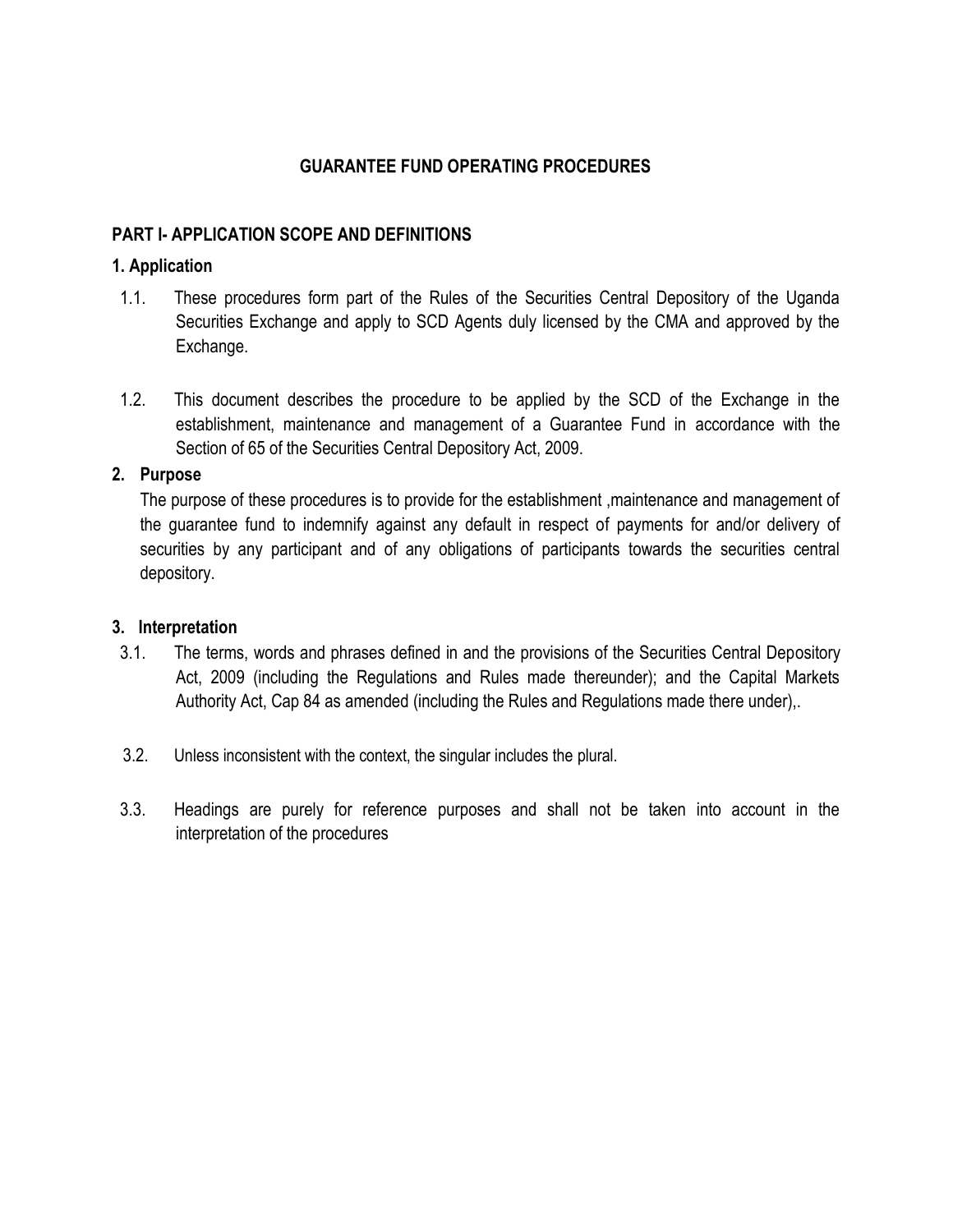# **4. Definitions**

In these proceedures, unless the context otherwise requires;

| "Act"                                 | Refers to the Securities Central Depository Act, 2009                                                                    |
|---------------------------------------|--------------------------------------------------------------------------------------------------------------------------|
| "Authority"                           | Means the Capital Markets Authority of Uganda                                                                            |
| " Exchange/<br>USE"                   | Means the Uganda Securities Exchange                                                                                     |
| "Funds<br>Settlement<br>Failure"      | Refers to the failure by an SCDA to effect payment within timelines<br>prescribed under the SCD operating procedures.    |
| "Guarantee<br>Fund<br>Contribution"   | Refers to the contribution described under Procedure 5.1 (a)                                                             |
| "Participant"                         | Means Trading Participant as defined in the SCD Act                                                                      |
| "SCD"                                 | <b>Means the Securities Central Depository</b>                                                                           |
| "SCDA"                                | Means a person appointed under Section 11 of the SCD Act to be an<br>agent of the SCD                                    |
| "Securities<br>Central<br>Depository" | Means the Securities Central Depository licensed by the Authority under<br>the Securities Central Depositories Act, 2009 |
| "Securities<br>Settlement<br>Failure" | Refers to the failure by a SCDA to deliver the securities                                                                |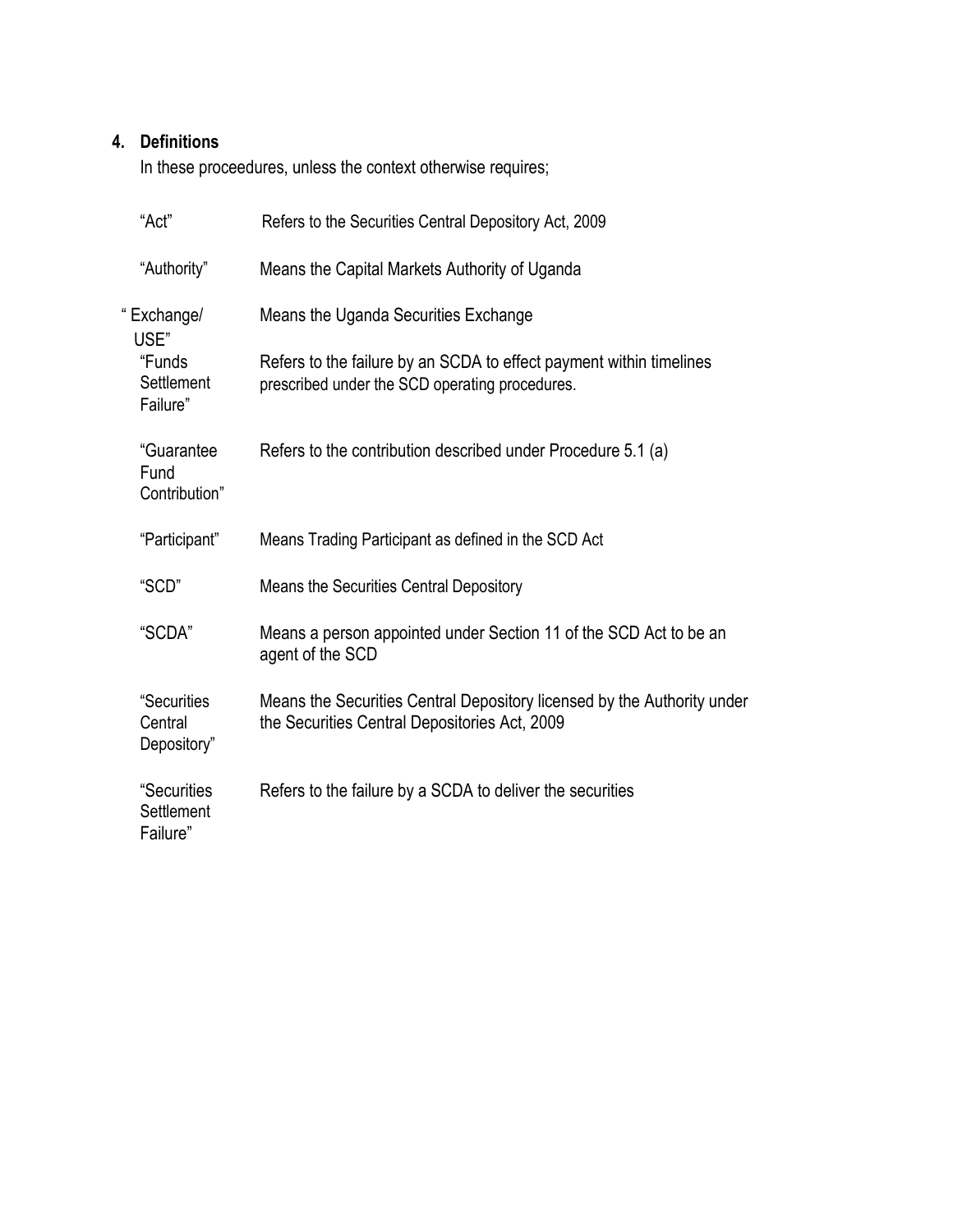# **PART II- COMPOSITION OF THE GUARANTEE FUND**

#### **5. The Guarantee Fund.**

- 5.1. The following monies, payments and/or contributions shall comprise Guarantee Fund;
	- a. A contribution of such amounts as the SCD may from time to time determine in consultation with the Authority and the Exchange "Guarantee Fund Contribution";
	- b. Penalties and fines imposed by the securities central depository; (c) money accrued from interest and profits from investing moneys of the Fund;
	- c. A levy for every transaction through the Securities Exchange or Depository as approved by the Authority;
	- d. Any other funds as the Board of Directors of the Securities Central Depository, with the approval of the Authority may determine.
	- e. Interest received from the Guarantee Fund Investments

# **PART III- MANAGEMENT OF THE FUND**

#### **6. Fund to be managed as a separate fund**

- 6.1. Guarantee Fund will be held in a Bank Account in the names of the Uganda Securities Exchange with a Bank that the SCD may appoint for custody purposes
- 6.2. The Fund shall be managed as a separate fund from the SCD and Exchange's operational or other funds
- 6.3. The monies held in the Fund shall be invested by the SCD on such terms that it remains accessible at the short notice.
- 6.4. The SCD shall keep a proper record of the guarantee fund and will prepare financial statements in accordance with IFRS on an annual basis.
- 6.5. The fund shall pay to the SCD an annual management fee of 0.5% of the interest Income which shall be net of all other expenses incurred by the Fund as approved by the board, at the end of each financial year for all the services rendered.

#### **7. Auditing of the Guarantee Fund**

The Accounts and records of the Guarantee Fund shall be audited by an Auditor appointed by the SCD and approved by the Board.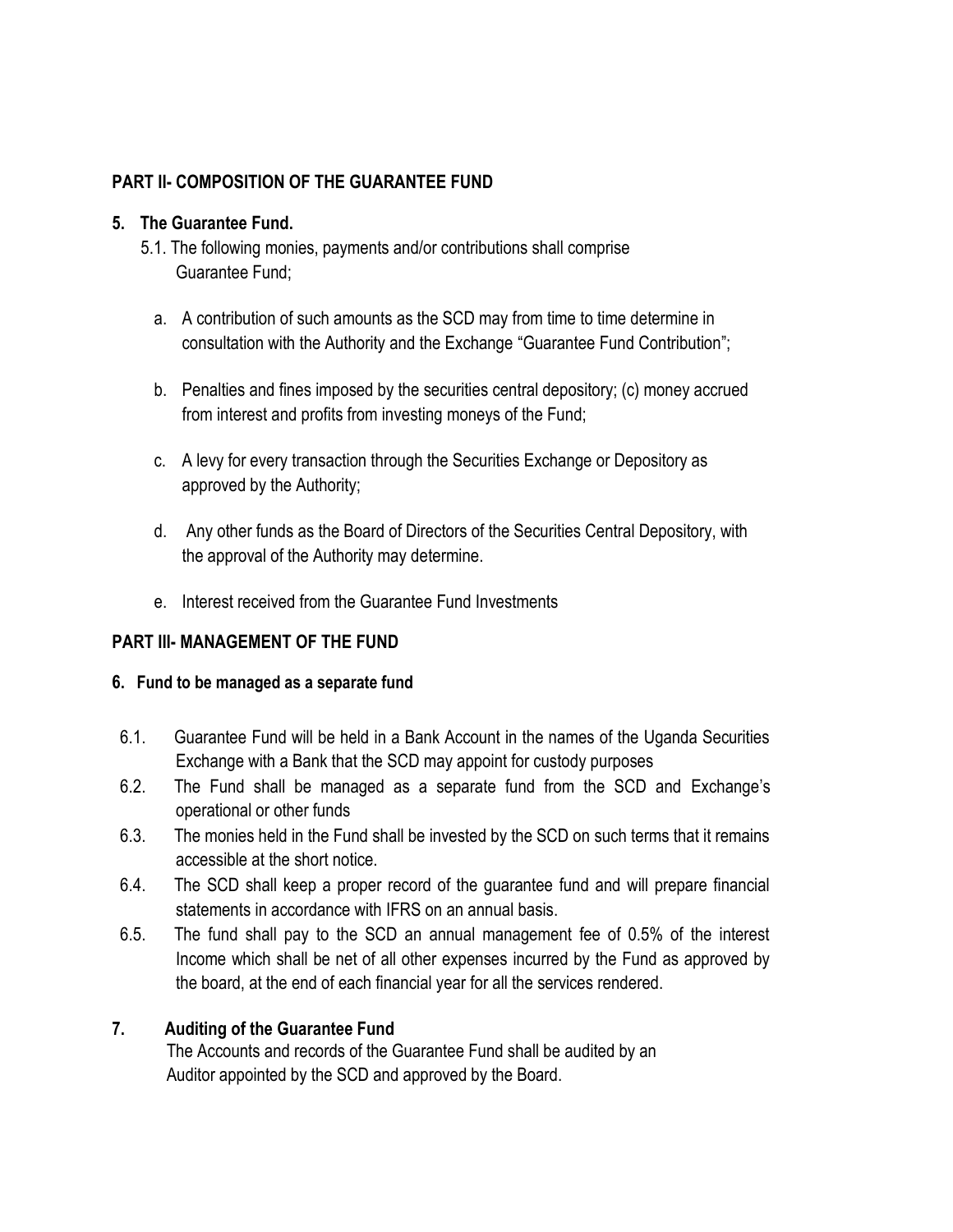#### **8. Investment of the fund**

- 8.1. Monies comprised in the fund may time to time, be invested into any financial instruments that Management of SCD may deem fit and proper and in line with an Investment Policy approved by the Board in relation to investment of monies comprised in the Fund
- 8.2. Management shall report on a quarterly basis to the Board on the performance of such investment.

# **PART IV- SETTLEMENT RISKS AND SETTLEMENT FAILURE**

#### **9. Categories of settlement risk**

#### *9.1. Securities Settlement Failure*

Where a securities settlement failure has occurred, the financial risk shall be equal to the difference between the price of the original trade and the price at which the replacement securities are bought. This risk shall be borne directly by the responsible selling SCDA.

#### *9.2. Funds Settlement Failure*

Where a funds settlement failure has occurred, the Exchange shall utilize the guarantee fund settlement to settle the account of the client with sum equivalent to the net settlement obligation of the SCDA.

#### **10. Responsibilities of SCDAs in preventing securities and fund settlement failures.**

- 10.1. An SCDA shall confirm that the balance on the client's depository account/ trust is sufficient to effect settlement of any trade.
- 10.2 A trade will remain unallocated in the SCD if the trade that has been allocated to a client account receives a negative affirmation.
- 10.3. Where a client account receives a negative affirmation, the trade will remain unallocated in the SCD and the SCD shall rectify the anomaly in Procedure 10.2 and allocate the trade in accordance with the trading cycle.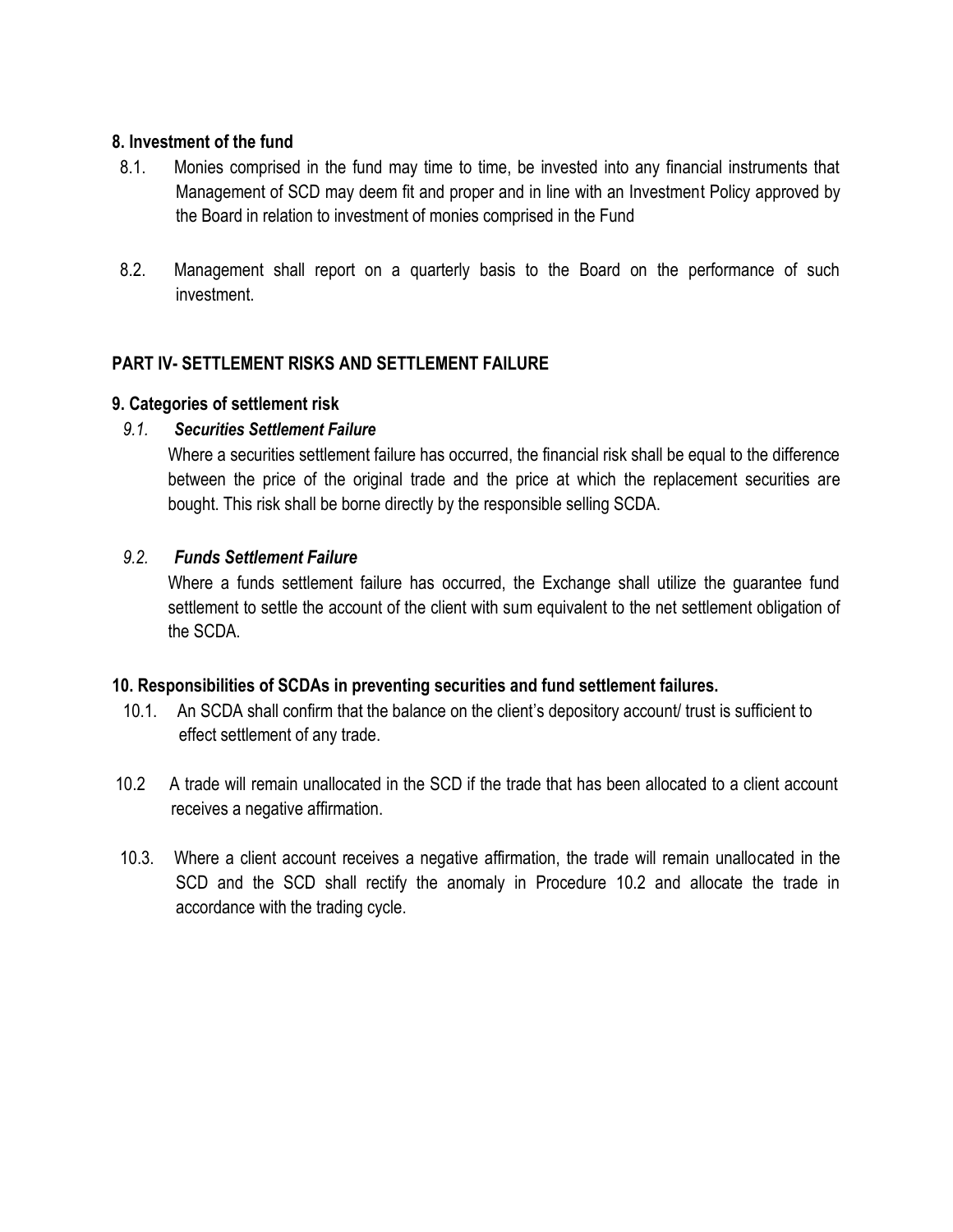# **PART V- MEASURES TO BE APPLIED BY USE IN CASE OF A SETTLEMENT FAILURE**

# **11. Dealing with Securities Settlement failure**

- 11.1. Where an SCDA has not allocated a trade in accordance with the prevailing trading cycle, the trade shall be temporarily suspended and the procedures related to Securities Delivery Failure under Procedure 7.5 of the SCD Operating Procedures shall apply
- 11.2. The defaulting stockbroker shall be required to make a cash deposit of 10% of the value of the trade to the Fund and pay a daily fine of 0.14% of the value of the securities (marked to market daily) until the buy-in is completed or the situation remedied within the period provided for under the settlement failure provision stipulated in the SCD Operating Procedures
- 11.3 Upon full settlement, the cash deposit made under 11.2 above will be refunded excluding any fines or charges due to the fund

# **12. Dealing with a Funds settlement failure**

- 12.1. Where an SCDA fails to satisfy its funds settlement obligations for reasons that either they or their client cannot pay for the securities they bought, the defaulting SCDA shall be suspended and their access to the Exchange's trading facilities blocked.
- 12.2. The SCD shall settle using the guarantee fund and the defaulting SCDA refund the amounts utilized from the guarantee fund within 14 days.
- 12.3 The amounts utilized to settle in 12.2 above shall be limited to up to 100% of the defaulting SCDA's initial cash guarantee and where the said amount is not sufficient to cover the settlement obligation, up to 30% of the amounts from interest, levies and penalties on a pro-rated basis.
- 12.4. Where the SCDA fails to refund the amounts from the guarantee Fund as indicated in 12.2 the suspension and denial of access to the Exchange's trading facilities of the defaulting SCDA shall be maintained until such amounts due to the fund have been refunded in full
- 12.5. The SCD will immediately notify the Authority and publish a notice of suspension in at least one widely circulated daily English Newspaper at the cost of the defaulting SCDA.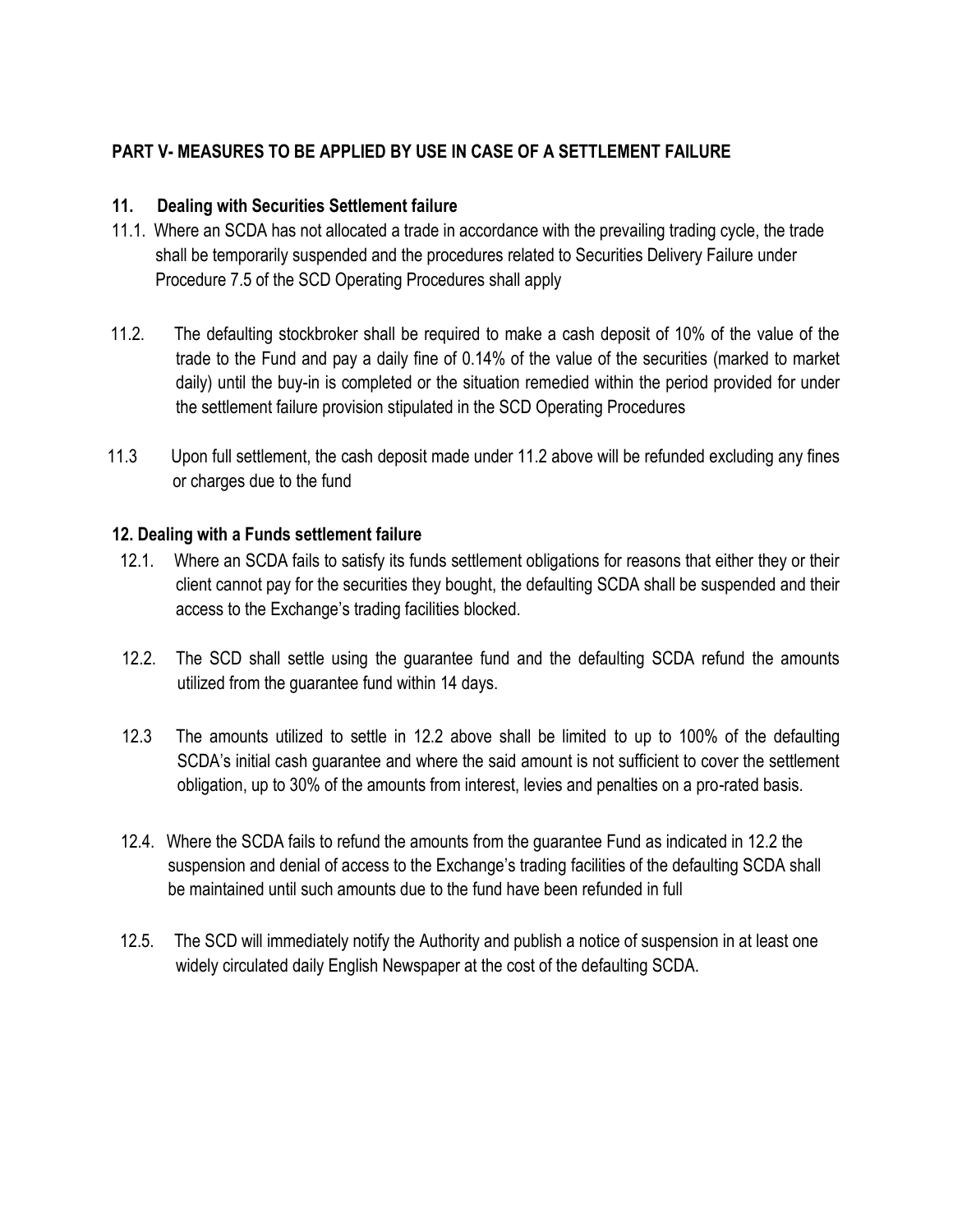#### **13. Invoking the Guarantee Fund**

- 13.1. Where any SCDA fails to discharge any financial obligation under a valid Agency agreement, or if the Exchange suffers any loss or expense arising out of the trading activities or such activities as may be incidental to the trading activities of an SCDA, then the SCD shall apply the SCDA's contribution plus up to 30% of the amounts from interest, levies and penalties on a prorated basis to discharge such obligation, expense or loss.
- 13.2. If the amount of the un-discharged obligation, expense or loss exceeds that amount of the SCDA's contribution to the Fund in addition to the portion of accrued interest ,levies and penalties stated in 13.1 above and or the SCDA fails to pay the SCD any outstanding or due amounts on demand , such outstanding amounts shall be directly recovered from the SCDA which will remains liable to the SCD for the full amount until payment thereof.
- 13.3. The amount of any outstanding obligation, expense due or loss shall be determined by the SCD and the Exchange without reference to the possibility of any subsequent recovery in respect thereof, but the net amount of any such recovery shall be applied in accordance with these Procedures.
- 13.5. Management of the SCD will notify the Board and the Authority after the procedures under this Part have been followed.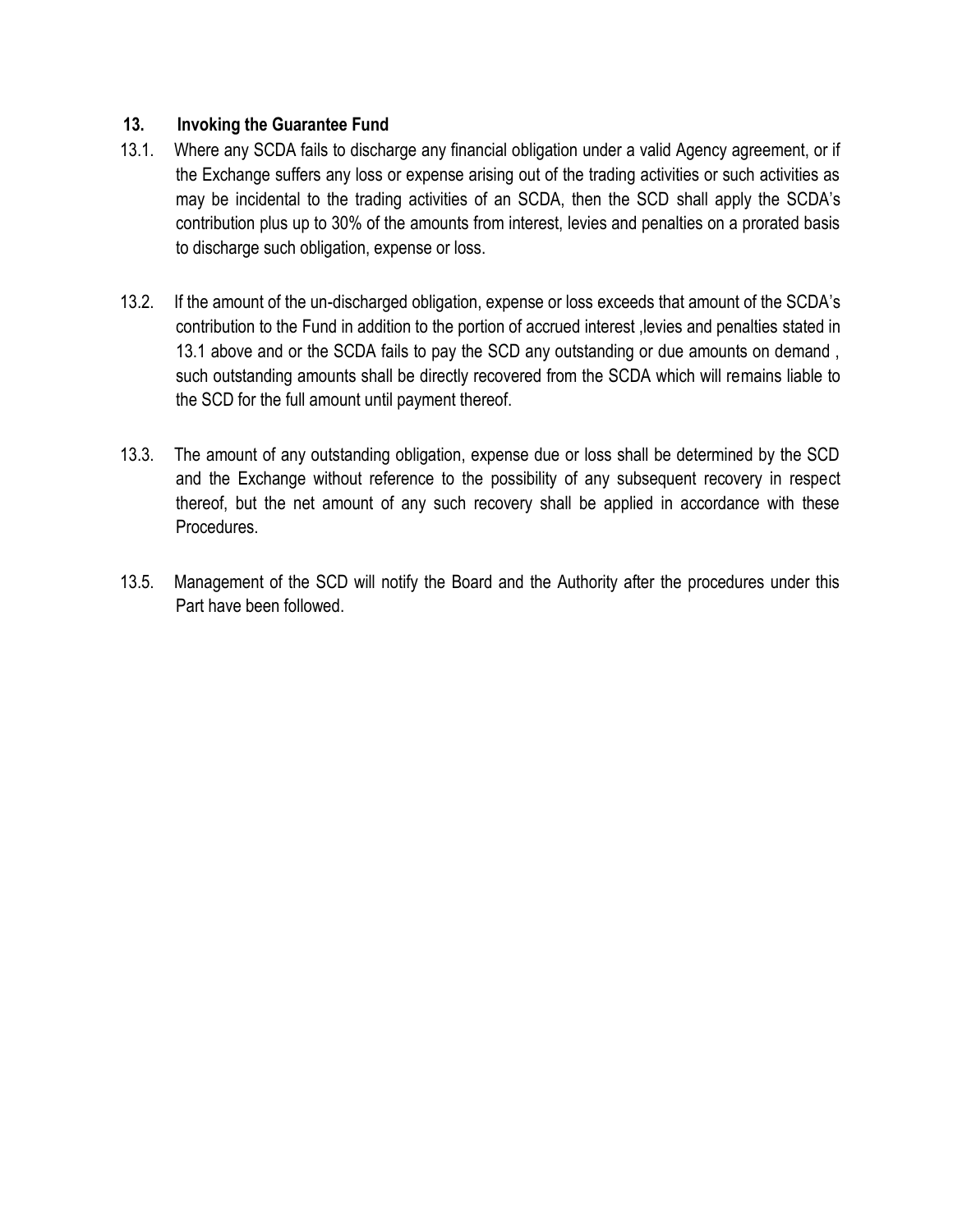# **14. Procedure for dealing with the SCDA following a Funds Settlement Failure**

- 14.1. The defaulting SCDA will be suspended until the amounts due from such SCDA are recovered in full.
- 14.2. The SCD will invoke the Guarantee Fund to effect the failed funds settlement and the trade will proceed.
- 14.3. All penalties, levies and charges related to an SCDA funds settlement failure shall be paid by the defaulting SCDA on the date the failure occurs.
- 14.4. Where the suspended SCDA fails to refund the amounts due to the Guarantee Fund within 14 days from the date the failure occurs, the Exchange shall terminate the SCDA's access to the Exchanges trading facilitates and the SCD may terminate its agreement with the SCDA; any subsequent reinstatement shall be at the cost of the SCDA

#### **15. Termination following a funds settlement failure**

- 15.1. Where Termination has taken place in accordance with Procedure 14 above the SCD may commence recovery proceedings to recover amounts due from the defaulting SCDA
- 15.2. Proceeds from the recovery proceedings under 15.1 shall go to replenishing the Fund to the extent of the and costs incurred in the recovery proceeding